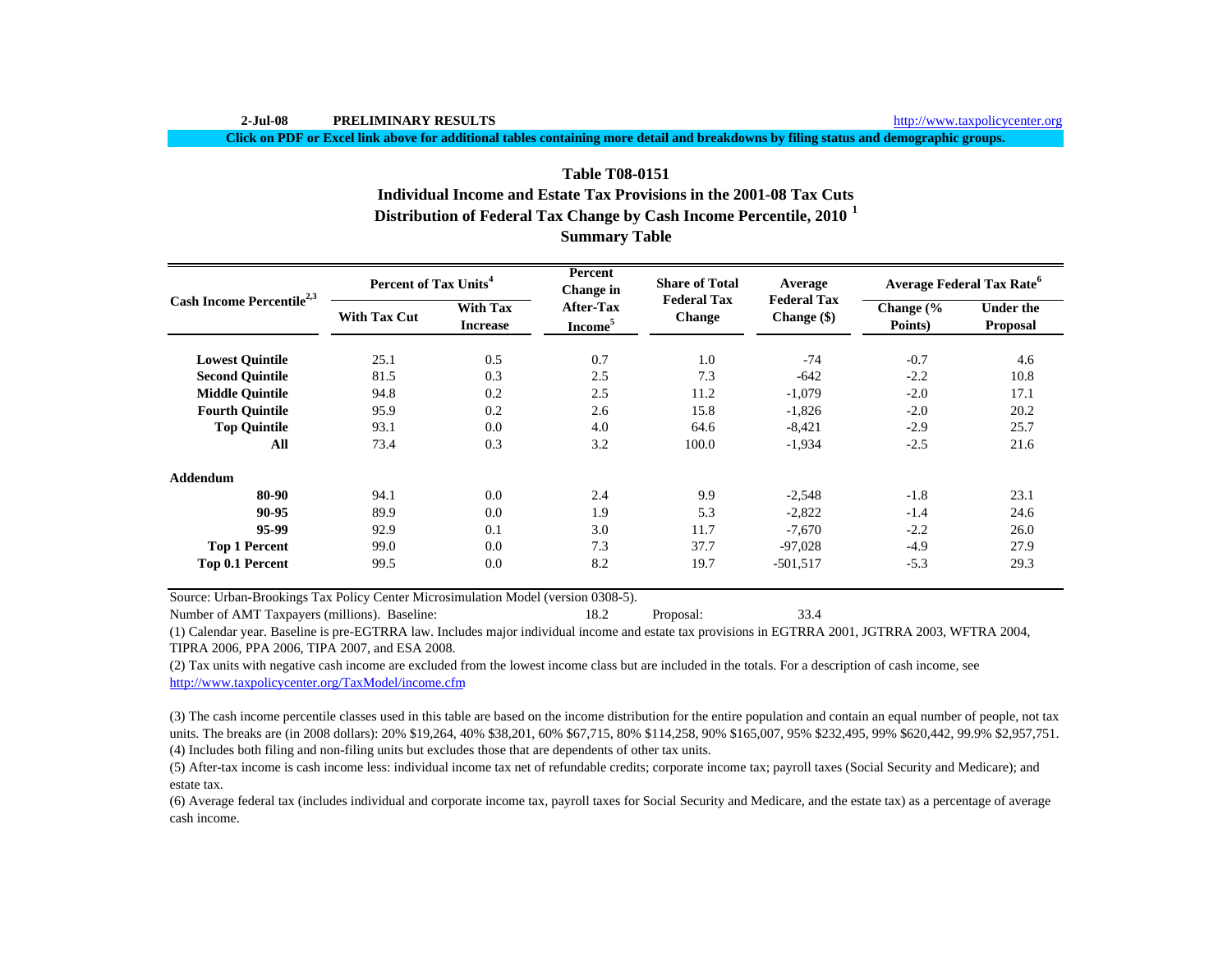# **Distribution of Federal Tax Change by Cash Income Percentile, 2010 <sup>1</sup> Detail TableTable T08-0151Individual Income and Estate Tax Provisions in 2001-08 Tax Cuts**

| Cash Income Percentile <sup>2,3</sup> |                     | Percent of Tax Units <sup>4</sup> |                                     | <b>Share of Total</b>        | <b>Average Federal Tax Change</b> |         | <b>Share of Federal Taxes</b> |                       | Average Federal Tax Rate <sup>6</sup> |                              |
|---------------------------------------|---------------------|-----------------------------------|-------------------------------------|------------------------------|-----------------------------------|---------|-------------------------------|-----------------------|---------------------------------------|------------------------------|
|                                       | <b>With Tax Cut</b> | With Tax<br><b>Increase</b>       | in After-Tax<br>Income <sup>3</sup> | <b>Federal Tax</b><br>Change | <b>Dollars</b>                    | Percent | Change (%<br>Points)          | Under the<br>Proposal | Change (%<br>Points)                  | <b>Under the</b><br>Proposal |
| <b>Lowest Quintile</b>                | 25.1                | 0.5                               | 0.7                                 | 1.0                          | $-74$                             | $-12.6$ | 0.0                           | 0.8                   | $-0.7$                                | 4.6                          |
| <b>Second Quintile</b>                | 81.5                | 0.3                               | 2.5                                 | 7.3                          | $-642$                            | $-17.0$ | $-0.3$                        | 4.1                   | $-2.2$                                | 10.8                         |
| <b>Middle Quintile</b>                | 94.8                | 0.2                               | 2.5                                 | 11.2                         | $-1,079$                          | $-10.5$ | 0.0                           | 10.9                  | $-2.0$                                | 17.1                         |
| <b>Fourth Quintile</b>                | 95.9                | 0.2                               | 2.6                                 | 15.8                         | $-1,826$                          | $-9.0$  | 0.3                           | 18.3                  | $-2.0$                                | 20.2                         |
| <b>Top Quintile</b>                   | 93.1                | 0.0                               | 4.0                                 | 64.6                         | $-8,421$                          | $-10.1$ | 0.1                           | 65.8                  | $-2.9$                                | 25.7                         |
| All                                   | 73.4                | 0.3                               | 3.2                                 | 100.0                        | $-1,934$                          | $-10.2$ | 0.0                           | 100.0                 | $-2.5$                                | 21.6                         |
| Addendum                              |                     |                                   |                                     |                              |                                   |         |                               |                       |                                       |                              |
| 80-90                                 | 94.1                | 0.0                               | 2.4                                 | 9.9                          | $-2,548$                          | $-7.2$  | 0.5                           | 14.5                  | $-1.8$                                | 23.1                         |
| 90-95                                 | 89.9                | 0.0                               | 1.9                                 | 5.3                          | $-2,822$                          | $-5.4$  | 0.5                           | 10.6                  | $-1.4$                                | 24.6                         |
| 95-99                                 | 92.9                | 0.1                               | 3.0                                 | 11.7                         | $-7,670$                          | $-7.6$  | 0.5                           | 16.2                  | $-2.2$                                | 26.0                         |
| <b>Top 1 Percent</b>                  | 99.0                | 0.0                               | 7.3                                 | 37.7                         | $-97.028$                         | $-14.9$ | $-1.3$                        | 24.6                  | $-4.9$                                | 27.9                         |
| Top 0.1 Percent                       | 99.5                | 0.0                               | 8.2                                 | 19.7                         | $-501,517$                        | $-15.4$ | $-0.8$                        | 12.3                  | $-5.3$                                | 29.3                         |

#### **Baseline Distribution of Income and Federal Taxes by Cash Income Percentile, 2010 <sup>1</sup>**

| Cash Income Percentile <sup>2,3</sup> | Tax Units <sup>4</sup>       |                     | Average             | Average<br><b>Federal Tax</b> | <b>Average After-</b>                | Average<br><b>Federal Tax</b> | <b>Share of Pre-</b><br><b>Tax Income</b> | <b>Share of Post-</b><br><b>Tax Income</b> | Share of<br><b>Federal Taxes</b> |
|---------------------------------------|------------------------------|---------------------|---------------------|-------------------------------|--------------------------------------|-------------------------------|-------------------------------------------|--------------------------------------------|----------------------------------|
|                                       | <b>Number</b><br>(thousands) | Percent of<br>Total | Income<br>(Dollars) | <b>Burden</b><br>(Dollars)    | Tax Income <sup>5</sup><br>(Dollars) | Rate <sup>6</sup>             | Percent of<br><b>Total</b>                | Percent of<br>Total                        | Percent of<br><b>Total</b>       |
| <b>Lowest Quintile</b>                | 39,491                       | 26.0                | 11,166              | 589                           | 10,577                               | 5.3                           | 3.7                                       | 4.6                                        | 0.8                              |
| <b>Second Quintile</b>                | 33,367                       | 21.9                | 29,131              | 3.784                         | 25,348                               | 13.0                          | 8.1                                       | 9.3                                        | 4.4                              |
| <b>Middle Quintile</b>                | 30,543                       | 20.1                | 54,009              | 10,308                        | 43,701                               | 19.1                          | 13.8                                      | 14.7                                       | 10.9                             |
| <b>Fourth Quintile</b>                | 25,544                       | 16.8                | 91,878              | 20,342                        | 71,536                               | 22.1                          | 19.6                                      | 20.1                                       | 18.1                             |
| <b>Top Quintile</b>                   | 22,575                       | 14.8                | 292,812             | 83,747                        | 209,065                              | 28.6                          | 55.2                                      | 51.8                                       | 65.7                             |
| All                                   | 152,206                      | 100.0               | 78,753              | 18,905                        | 59,848                               | 24.0                          | 100.0                                     | 100.0                                      | 100.0                            |
| Addendum                              |                              |                     |                     |                               |                                      |                               |                                           |                                            |                                  |
| 80-90                                 | 11.415                       | 7.5                 | 141.464             | 35,260                        | 106,204                              | 24.9                          | 13.5                                      | 13.3                                       | 14.0                             |
| 90-95                                 | 5.515                        | 3.6                 | 201,383             | 52,444                        | 148,939                              | 26.0                          | 9.3                                       | 9.0                                        | 10.1                             |
| 95-99                                 | 4.501                        | 3.0                 | 357,460             | 100,600                       | 256,860                              | 28.1                          | 13.4                                      | 12.7                                       | 15.7                             |
| <b>Top 1 Percent</b>                  | 1.143                        | 0.8                 | 1,990,331           | 652,471                       | 1,337,859                            | 32.8                          | 19.0                                      | 16.8                                       | 25.9                             |
| Top 0.1 Percent                       | 116                          | 0.1                 | 9.409.657           | 3,257,912                     | 6,151,745                            | 34.6                          | 9.1                                       | 7.8                                        | 13.1                             |

Source: Urban-Brookings Tax Policy Center Microsimulation Model (version 0308-5).

Number of AMT Taxpayers (millions). Baseline: 18.2 Proposal: 33.4

(2) Tax units with negative cash income are excluded from the lowest income class but are included in the totals. For a description of cash income, see 1) Calendar year. Baseline is pre-EGTRRA law. Includes major individual income and estate tax provisions in EGTRRA 2001, JGTRRA 2003, WFTRA 2004, TIPRA 2006, PPA 2006, TIPA 2007, and ESA 2008.

http://www.taxpolicycenter.org/TaxModel/income.cfm

(3) The cash income percentile classes used in this table are based on the income distribution for the entire population and contain an equal number of people, not tax units. The breaks are (in 2008 dollars): 20% \$19,264, \$38,201, 60% \$67,715, 80% \$114,258, 90% \$165,007, 95% \$232,495, 99% \$620,442, 99.9% \$2,957,751.

(4) Includes both filing and non-filing units but excludes those that are dependents of other tax units.

(5) After-tax income is cash income less: individual income tax net of refundable credits; corporate income tax; payroll taxes (Social Security and Medicare); and estate tax.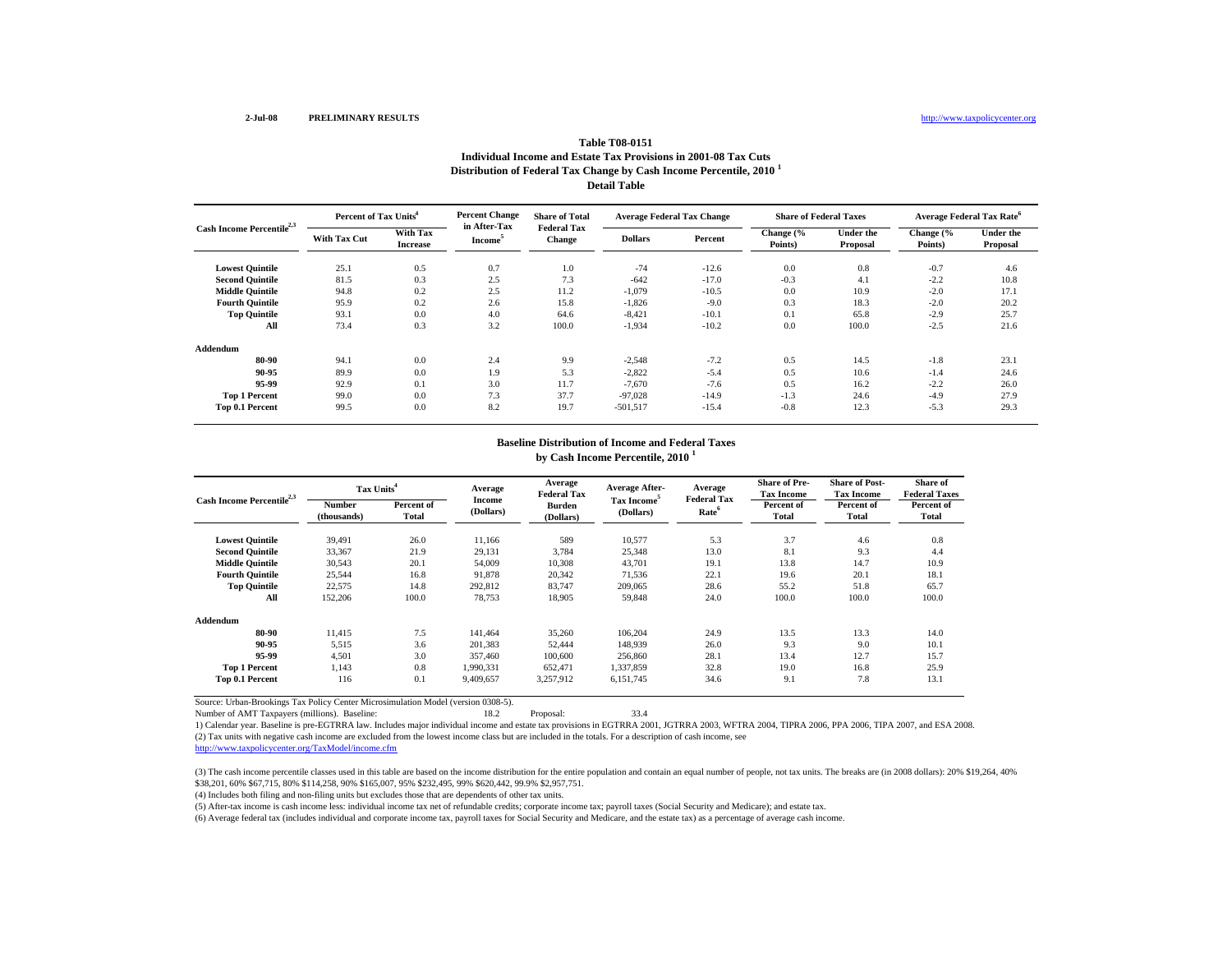# **Distribution of Federal Tax Change by Cash Income Percentile Adjusted for Family Size, 2010 1 Detail Table Table T08-0151Individual Income and Estate Tax Provisions in 2001-08 Tax Cuts**

| Cash Income Percentile <sup>2,3</sup> |                     | <b>Percent Change</b><br>Percent of Tax Units <sup>4</sup> |                                     | <b>Share of Total</b>        | <b>Average Federal Tax Change</b> |         | <b>Share of Federal Taxes</b> |                       | Average Federal Tax Rate <sup>6</sup> |                              |
|---------------------------------------|---------------------|------------------------------------------------------------|-------------------------------------|------------------------------|-----------------------------------|---------|-------------------------------|-----------------------|---------------------------------------|------------------------------|
|                                       | <b>With Tax Cut</b> | <b>With Tax</b><br><b>Increase</b>                         | in After-Tax<br>Income <sup>5</sup> | <b>Federal Tax</b><br>Change | <b>Dollars</b>                    | Percent | Change (%<br>Points)          | Under the<br>Proposal | Change (%<br>Points)                  | <b>Under the</b><br>Proposal |
| <b>Lowest Quintile</b>                | 21.6                | 0.5                                                        | 1.2                                 | 1.4                          | $-121$                            | $-50.0$ | $-0.1$                        | 0.2                   | $-1.2$                                | 1.2                          |
| <b>Second Quintile</b>                | 72.4                | 0.4                                                        | 2.8                                 | 7.0                          | $-653$                            | $-22.0$ | $-0.4$                        | 2.8                   | $-2.5$                                | 8.8                          |
| <b>Middle Quintile</b>                | 91.3                | 0.2                                                        | 2.4                                 | 9.6                          | $-950$                            | $-11.0$ | $-0.1$                        | 8.8                   | $-2.0$                                | 16.0                         |
| <b>Fourth Quintile</b>                | 96.2                | 0.2                                                        | 2.1                                 | 12.9                         | $-1,318$                          | $-7.6$  | 0.5                           | 17.8                  | $-1.6$                                | 19.9                         |
| <b>Top Quintile</b>                   | 93.6                | 0.1                                                        | 4.0                                 | 69.1                         | $-7,060$                          | $-10.1$ | 0.1                           | 70.3                  | $-2.9$                                | 25.5                         |
| All                                   | 73.4                | 0.3                                                        | 3.2                                 | 100.0                        | $-1,934$                          | $-10.2$ | 0.0                           | 100.0                 | $-2.5$                                | 21.6                         |
| Addendum                              |                     |                                                            |                                     |                              |                                   |         |                               |                       |                                       |                              |
| 80-90                                 | 93.5                | 0.1                                                        | 2.2                                 | 9.9                          | $-2,010$                          | $-6.7$  | 0.6                           | 15.7                  | $-1.7$                                | 23.1                         |
| 90-95                                 | 92.7                | 0.0                                                        | 2.2                                 | 7.0                          | $-2,832$                          | $-6.3$  | 0.5                           | 11.8                  | $-1.7$                                | 24.4                         |
| 95-99                                 | 93.8                | 0.0                                                        | 3.0                                 | 12.6                         | $-6,530$                          | $-7.6$  | 0.5                           | 17.3                  | $-2.1$                                | 25.8                         |
| <b>Top 1 Percent</b>                  | 98.8                | 0.0                                                        | 7.3                                 | 39.7                         | $-84,752$                         | $-15.0$ | $-1.4$                        | 25.5                  | $-4.9$                                | 27.7                         |
| Top 0.1 Percent                       | 99.5                | 0.0                                                        | 8.2                                 | 20.7                         | $-447,185$                        | $-15.6$ | $-0.8$                        | 12.8                  | $-5.4$                                | 29.2                         |

# **by Cash Income Percentile Adjusted for Family Size, 2010 1 Baseline Distribution of Income and Federal Taxes**

| Cash Income Percentile <sup>2,3</sup> | Tax Units <sup>4</sup> |                     | Average                    | Average<br><b>Federal Tax</b> | Average After-                       | Average<br><b>Federal Tax</b> | <b>Share of Pre-</b><br><b>Tax Income</b> | <b>Share of Post-</b><br><b>Tax Income</b> | Share of<br><b>Federal Taxes</b> |  |
|---------------------------------------|------------------------|---------------------|----------------------------|-------------------------------|--------------------------------------|-------------------------------|-------------------------------------------|--------------------------------------------|----------------------------------|--|
|                                       | Number<br>(thousands)  | Percent of<br>Total | <b>Income</b><br>(Dollars) | <b>Burden</b><br>(Dollars)    | Tax Income <sup>5</sup><br>(Dollars) | Rate <sup>6</sup>             | Percent of<br><b>Total</b>                | Percent of<br><b>Total</b>                 | Percent of<br>Total              |  |
| <b>Lowest Quintile</b>                | 32,821                 | 21.6                | 10,461                     | 242                           | 10,219                               | 2.3                           | 2.9                                       | 3.7                                        | 0.3                              |  |
| <b>Second Quintile</b>                | 31,406                 | 20.6                | 26,284                     | 2,971                         | 23,312                               | 11.3                          | 6.9                                       | 8.0                                        | 3.2                              |  |
| <b>Middle Quintile</b>                | 29,601                 | 19.5                | 47,962                     | 8,629                         | 39,333                               | 18.0                          | 11.8                                      | 12.8                                       | 8.9                              |  |
| <b>Fourth Quintile</b>                | 28,883                 | 19.0                | 80,213                     | 17,276                        | 62,937                               | 21.5                          | 19.3                                      | 20.0                                       | 17.3                             |  |
| <b>Top Quintile</b>                   | 28,810                 | 18.9                | 246,942                    | 70,076                        | 176,867                              | 28.4                          | 59.4                                      | 55.9                                       | 70.2                             |  |
| All                                   | 152,206                | 100.0               | 78,753                     | 18,905                        | 59,848                               | 24.0                          | 100.0                                     | 100.0                                      | 100.0                            |  |
| Addendum                              |                        |                     |                            |                               |                                      |                               |                                           |                                            |                                  |  |
| 80-90                                 | 14.500                 | 9.5                 | 120,998                    | 29,894                        | 91,104                               | 24.7                          | 14.6                                      | 14.5                                       | 15.1                             |  |
| 90-95                                 | 7.269                  | 4.8                 | 171.358                    | 44,659                        | 126,699                              | 26.1                          | 10.4                                      | 10.1                                       | 11.3                             |  |
| 95-99                                 | 5.664                  | 3.7                 | 306.359                    | 85,495                        | 220,864                              | 27.9                          | 14.5                                      | 13.7                                       | 16.8                             |  |
| <b>Top 1 Percent</b>                  | 1.377                  | 0.9                 | 1.728.054                  | 564,039                       | 1.164.015                            | 32.6                          | 19.9                                      | 17.6                                       | 27.0                             |  |
| Top 0.1 Percent                       | 136                    | 0.1                 | 8,294,256                  | 2,865,534                     | 5,428,722                            | 34.6                          | 9.4                                       | 8.1                                        | 13.6                             |  |

Source: Urban-Brookings Tax Policy Center Microsimulation Model (version 0308-5).

Number of AMT Taxpayers (millions). Baseline: 18.2 Proposal: 33.4

(2) Tax units with negative cash income are excluded from the lowest income class but are included in the totals. For a description of cash income, see 1) Calendar year. Baseline is pre-EGTRRA law. Includes major individual income and estate tax provisions in EGTRRA 2001, JGTRRA 2003, WFTRA 2004, TIPRA 2006, PPA 2006, TIPA 2007, and ESA 2008.

http://www.taxpolicycenter.org/TaxModel/income.cfm

(3) The cash income percentile classes used in this table are based on the income distribution for the entire population and contain an equal number of people, not tax units. The incomes used are adjusted for family size by dividing by the square root of the number of people in the tax unit. The resulting percentile breaks are (in 2008 dollars): 20% \$13,175, 40% \$24,896, 60% \$42,910, 80% \$69,481, 90% \$99,405, 95% \$140,767, 99% \$369,601, 99.9% \$1,787,257.

(4) Includes both filing and non-filing units but excludes those that are dependents of other tax units.

(5) After-tax income is cash income less: individual income tax net of refundable credits; corporate income tax; payroll taxes (Social Security and Medicare); and estate tax.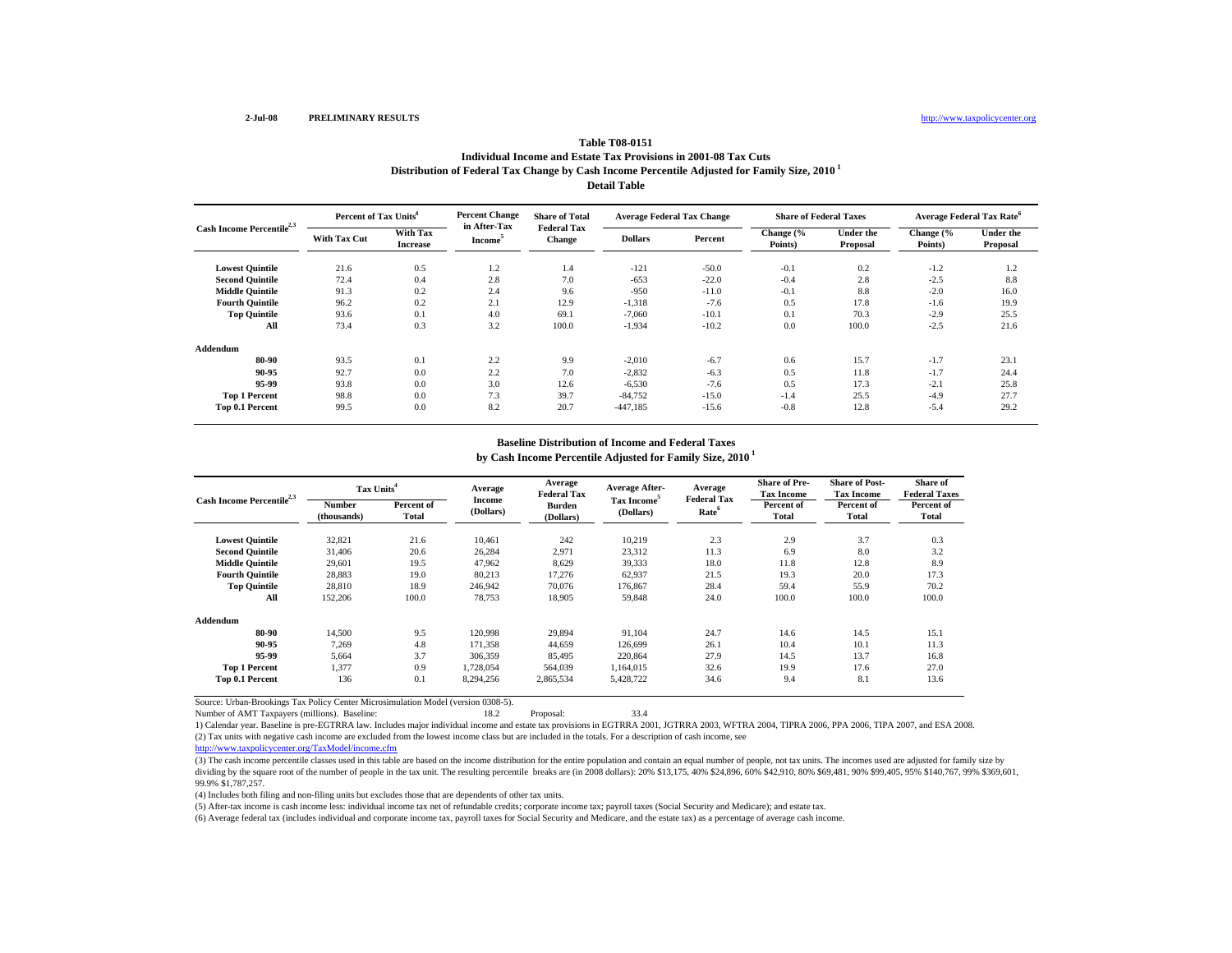# **Distribution of Federal Tax Change by Cash Income Percentile Adjusted for Family Size, 2010 1 Detail Table - Single Tax Units Table T08-0151Individual Income and Estate Tax Provisions in 2001-08 Tax Cuts**

| Cash Income Percentile <sup>2,3</sup> | Percent of Tax Units <sup>4</sup> |                                    | <b>Percent Change</b>               | <b>Share of Total</b>        | <b>Average Federal Tax Change</b> |         | <b>Share of Federal Taxes</b> |                              | <b>Average Federal Tax Rate<sup>6</sup></b> |                              |
|---------------------------------------|-----------------------------------|------------------------------------|-------------------------------------|------------------------------|-----------------------------------|---------|-------------------------------|------------------------------|---------------------------------------------|------------------------------|
|                                       | <b>With Tax Cut</b>               | <b>With Tax</b><br><b>Increase</b> | in After-Tax<br>Income <sup>5</sup> | <b>Federal Tax</b><br>Change | <b>Dollars</b>                    | Percent | Change (%<br>Points)          | <b>Under the</b><br>Proposal | Change (%<br>Points)                        | <b>Under the</b><br>Proposal |
| <b>Lowest Quintile</b>                | 14.4                              | 0.4                                | 0.3                                 | 0.5                          | $-21$                             | $-4.0$  | 0.1                           | 1.6                          | $-0.3$                                      | 6.5                          |
| <b>Second Quintile</b>                | 60.5                              | 0.4                                | 1.4                                 | 4.6                          | $-251$                            | $-10.4$ | 0.1                           | 5.4                          | $-1.3$                                      | 10.9                         |
| <b>Middle Quintile</b>                | 91.0                              | 0.1                                | 1.7                                 | 7.6                          | $-480$                            | $-7.2$  | 0.7                           | 13.3                         | $-1.4$                                      | 17.8                         |
| <b>Fourth Quintile</b>                | 97.3                              | 0.1                                | 2.1                                 | 12.5                         | $-940$                            | $-7.2$  | 1.1                           | 21.6                         | $-1.6$                                      | 21.0                         |
| <b>Top Quintile</b>                   | 95.9                              | 0.0                                | 6.1                                 | 74.7                         | $-6.870$                          | $-14.7$ | $-2.0$                        | 58.1                         | $-4.3$                                      | 25.0                         |
| All                                   | 64.1                              | 0.2                                | 3.7                                 | 100.0                        | $-1,228$                          | $-11.9$ | 0.0                           | 100.0                        | $-2.8$                                      | 20.8                         |
| Addendum                              |                                   |                                    |                                     |                              |                                   |         |                               |                              |                                             |                              |
| 80-90                                 | 96.7                              | 0.1                                | 3.2                                 | 11.7                         | $-2,024$                          | $-9.0$  | 0.5                           | 15.8                         | $-2.4$                                      | 23.7                         |
| 90-95                                 | 94.7                              | 0.0                                | 3.8                                 | 9.2                          | $-3,393$                          | $-10.2$ | 0.2                           | 10.9                         | $-2.8$                                      | 24.5                         |
| 95-99                                 | 94.5                              | 0.0                                | 5.5                                 | 16.5                         | $-8.371$                          | $-13.8$ | $-0.3$                        | 13.8                         | $-4.0$                                      | 24.7                         |
| <b>Top 1 Percent</b>                  | 97.7                              | 0.0                                | 11.9                                | 37.3                         | $-89,036$                         | $-22.3$ | $-2.3$                        | 17.5                         | $-7.8$                                      | 27.1                         |
| Top 0.1 Percent                       | 99.5                              | 0.0                                | 13.7                                | 18.6                         | -500,898                          | $-22.7$ | $-1.2$                        | 8.6                          | $-8.5$                                      | 29.1                         |

# **by Cash Income Percentile Adjusted for Family Size, 2010 1 Baseline Distribution of Income and Federal Taxes**

| Cash Income Percentile <sup>2,3</sup> | Tax Units <sup>4</sup>       |                     | Average<br><b>Income</b> | Average<br><b>Federal Tax</b> | <b>Average After-</b><br>Tax Income <sup>5</sup> | Average<br><b>Federal Tax</b> | <b>Share of Pre-</b><br><b>Tax Income</b> | <b>Share of Post-</b><br><b>Tax Income</b> | Share of<br><b>Federal Taxes</b> |
|---------------------------------------|------------------------------|---------------------|--------------------------|-------------------------------|--------------------------------------------------|-------------------------------|-------------------------------------------|--------------------------------------------|----------------------------------|
|                                       | <b>Number</b><br>(thousands) | Percent of<br>Total | (Dollars)                | <b>Burden</b><br>(Dollars)    | (Dollars)                                        | Rate <sup>6</sup>             | Percent of<br>Total                       | Percent of<br>Total                        | Percent of<br>Total              |
| <b>Lowest Quintile</b>                | 18,210                       | 27.6                | 7,983                    | 541                           | 7.442                                            | 6.8                           | 5.0                                       | 6.1                                        | 1.4                              |
| <b>Second Quintile</b>                | 14,995                       | 22.8                | 19,871                   | 2,411                         | 17,460                                           | 12.1                          | 10.3                                      | 11.8                                       | 5.3                              |
| <b>Middle Quintile</b>                | 12,823                       | 19.5                | 34,970                   | 6,710                         | 28,260                                           | 19.2                          | 15.5                                      | 16.4                                       | 12.6                             |
| <b>Fourth Quintile</b>                | 10.747                       | 16.3                | 57.411                   | 13,015                        | 44.396                                           | 22.7                          | 21.3                                      | 21.5                                       | 20.5                             |
| <b>Top Quintile</b>                   | 8,802                        | 13.4                | 158,831                  | 46,592                        | 112,239                                          | 29.3                          | 48.3                                      | 44.6                                       | 60.1                             |
| All                                   | 65,926                       | 100.0               | 43,953                   | 10,357                        | 33,597                                           | 23.6                          | 100.0                                     | 100.0                                      | 100.0                            |
| Addendum                              |                              |                     |                          |                               |                                                  |                               |                                           |                                            |                                  |
| 80-90                                 | 4.662                        | 7.1                 | 86,159                   | 22,412                        | 63,747                                           | 26.0                          | 13.9                                      | 13.4                                       | 15.3                             |
| 90-95                                 | 2,207                        | 3.4                 | 121,836                  | 33,194                        | 88,643                                           | 27.2                          | 9.3                                       | 8.8                                        | 10.7                             |
| 95-99                                 | 1,594                        | 2.4                 | 211,955                  | 60,625                        | 151,331                                          | 28.6                          | 11.7                                      | 10.9                                       | 14.2                             |
| <b>Top 1 Percent</b>                  | 339                          | 0.5                 | 1,148,722                | 400,171                       | 748,552                                          | 34.8                          | 13.5                                      | 11.5                                       | 19.9                             |
| Top 0.1 Percent                       | 30                           | 0.1                 | 5,865,339                | 2,209,465                     | 3,655,873                                        | 37.7                          | 6.1                                       | 5.0                                        | 9.8                              |

Source: Urban-Brookings Tax Policy Center Microsimulation Model (version 0308-5).

Number of AMT Taxpayers (millions). Baseline: 18.2 Proposal: 33.4

(2) Tax units with negative cash income are excluded from the lowest income class but are included in the totals. For a description of cash income, see 1) Calendar year. Baseline is pre-EGTRRA law. Includes major individual income and estate tax provisions in EGTRRA 2001, JGTRRA 2003, WFTRA 2004, TIPRA 2006, PPA 2006, TIPA 2007, and ESA 2008.

http://www.taxpolicycenter.org/TaxModel/income.cfm

(3) The cash income percentile classes used in this table are based on the income distribution for the entire population and contain an equal number of people, not tax units. The incomes used are adjusted for family size by dividing by the square root of the number of people in the tax unit. The resulting percentile breaks are (in 2008 dollars): 20% \$13,175, 40% \$24,896, 60% \$42,910, 80% \$69,481, 90% \$99,405, 95% \$140,767, 99% \$369,601, 99.9% \$1,787,257.

(4) Includes both filing and non-filing units but excludes those that are dependents of other tax units.

(5) After-tax income is cash income less: individual income tax net of refundable credits; corporate income tax; payroll taxes (Social Security and Medicare); and estate tax.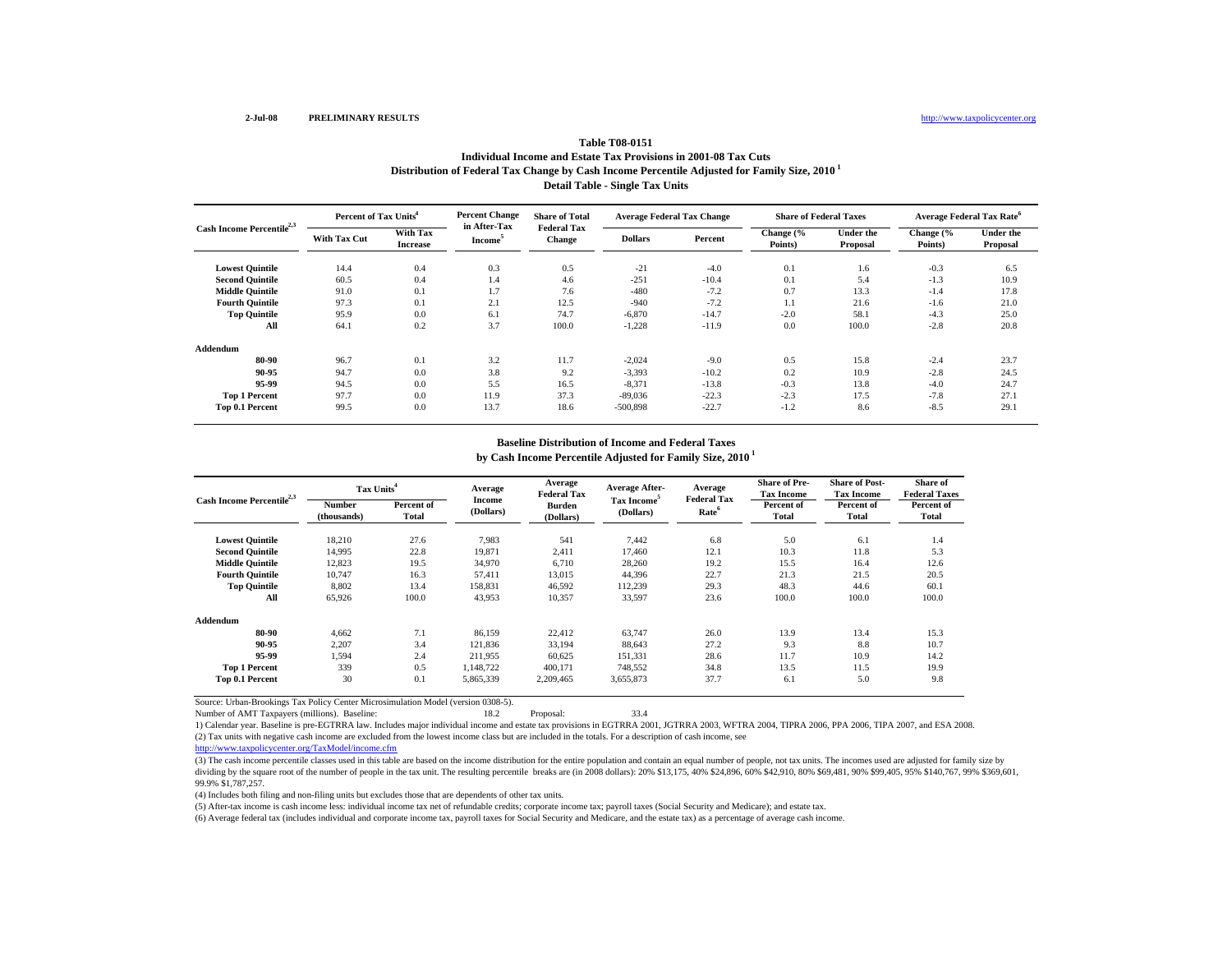# **Distribution of Federal Tax Change by Cash Income Percentile Adjusted for Family Size, 2010 1 Detail Table - Married Tax Units Filing Jointly Table T08-0151Individual Income and Estate Tax Provisions in 2001-08 Tax Cuts**

| Cash Income Percentile <sup>2,3</sup> |                     | Percent of Tax Units <sup>4</sup> |                                     | <b>Share of Total</b>        | <b>Average Federal Tax Change</b> |         | <b>Share of Federal Taxes</b> |                              | Average Federal Tax Rate <sup>6</sup> |                              |
|---------------------------------------|---------------------|-----------------------------------|-------------------------------------|------------------------------|-----------------------------------|---------|-------------------------------|------------------------------|---------------------------------------|------------------------------|
|                                       | <b>With Tax Cut</b> | With Tax<br><b>Increase</b>       | in After-Tax<br>Income <sup>3</sup> | <b>Federal Tax</b><br>Change | <b>Dollars</b>                    | Percent | Change (%<br>Points)          | <b>Under the</b><br>Proposal | Change (%<br>Points)                  | <b>Under the</b><br>Proposal |
| <b>Lowest Quintile</b>                | 30.3                | 1.2                               | 2.4                                 | 1.1                          | $-318$                            | $-67.9$ | $-0.1$                        | 0.1                          | $-2.3$                                | 1.1                          |
| <b>Second Quintile</b>                | 76.1                | 0.4                               | 3.5                                 | 4.8                          | $-1,051$                          | $-27.3$ | $-0.3$                        | 1.4                          | $-3.1$                                | 8.3                          |
| <b>Middle Quintile</b>                | 89.4                | 0.2                               | 2.8                                 | 8.6                          | $-1,457$                          | $-13.8$ | $-0.3$                        | 5.6                          | $-2.4$                                | 14.7                         |
| <b>Fourth Quintile</b>                | 96.8                | 0.2                               | 2.2                                 | 13.4                         | $-1,679$                          | $-8.2$  | 0.2                           | 15.7                         | $-1.7$                                | 19.2                         |
| <b>Top Quintile</b>                   | 93.8                | 0.1                               | 3.5                                 | 72.0                         | $-7,342$                          | $-8.9$  | 0.5                           | 77.2                         | $-2.5$                                | 25.6                         |
| All                                   | 83.8                | 0.3                               | 3.2                                 | 100.0                        | $-3,126$                          | $-9.5$  | 0.0                           | 100.0                        | $-2.4$                                | 22.6                         |
| Addendum                              |                     |                                   |                                     |                              |                                   |         |                               |                              |                                       |                              |
| 80-90                                 | 93.6                | 0.1                               | 2.0                                 | 10.0                         | $-2,118$                          | $-6.2$  | 0.6                           | 15.9                         | $-1.5$                                | 22.8                         |
| 90-95                                 | 92.5                | 0.0                               | 1.8                                 | 6.8                          | $-2,674$                          | $-5.3$  | 0.6                           | 12.7                         | $-1.4$                                | 24.4                         |
| 95-99                                 | 94.1                | 0.1                               | 2.3                                 | 12.0                         | $-5,890$                          | $-6.1$  | 0.7                           | 19.5                         | $-1.7$                                | 26.1                         |
| <b>Top 1 Percent</b>                  | 99.3                | 0.0                               | 6.4                                 | 43.2                         | $-82,923$                         | $-13.5$ | $-1.3$                        | 29.1                         | $-4.4$                                | 27.8                         |
| Top 0.1 Percent                       | 99.5                | 0.0                               | 7.3                                 | 22.6                         | $-430,118$                        | $-14.2$ | $-0.8$                        | 14.3                         | $-4.8$                                | 29.2                         |

#### **by Cash Income Percentile Adjusted for Family Size, 2010 1 Baseline Distribution of Income and Federal Taxes**

| Cash Income Percentile <sup>2,3</sup> | Tax Units <sup>4</sup>       |                     | Average             | Average<br><b>Federal Tax</b> | <b>Average After-</b><br>Tax Income <sup>5</sup> | Average<br><b>Federal Tax</b> | <b>Share of Pre-</b><br><b>Tax Income</b> | <b>Share of Post-</b><br><b>Tax Income</b> | Share of<br><b>Federal Taxes</b> |
|---------------------------------------|------------------------------|---------------------|---------------------|-------------------------------|--------------------------------------------------|-------------------------------|-------------------------------------------|--------------------------------------------|----------------------------------|
|                                       | <b>Number</b><br>(thousands) | Percent of<br>Total | Income<br>(Dollars) | Burden<br>(Dollars)           | (Dollars)                                        | Rate <sup>6</sup>             | Percent of<br>Total                       | Percent of<br><b>Total</b>                 | Percent of<br>Total              |
| <b>Lowest Quintile</b>                | 6,695                        | 11.2                | 13,865              | 468                           | 13,397                                           | 3.4                           | 1.2                                       | 1.5                                        | 0.2                              |
| <b>Second Quintile</b>                | 8,633                        | 14.4                | 33,676              | 3,853                         | 29,823                                           | 11.4                          | 3.7                                       | 4.4                                        | 1.7                              |
| <b>Middle Quintile</b>                | 11,078                       | 18.5                | 61,922              | 10,542                        | 51,381                                           | 17.0                          | 8.7                                       | 9.6                                        | 5.9                              |
| <b>Fourth Quintile</b>                | 14.945                       | 24.9                | 97.550              | 20.416                        | 77.134                                           | 20.9                          | 18.5                                      | 19.5                                       | 15.5                             |
| <b>Top Quintile</b>                   | 18,390                       | 30.7                | 292,129             | 82,188                        | 209,941                                          | 28.1                          | 68.2                                      | 65.4                                       | 76.7                             |
| All                                   | 60,003                       | 100.0               | 131,312             | 32,861                        | 98,451                                           | 25.0                          | 100.0                                     | 100.0                                      | 100.0                            |
| Addendum                              |                              |                     |                     |                               |                                                  |                               |                                           |                                            |                                  |
| 80-90                                 | 8,823                        | 14.7                | 140,866             | 34,166                        | 106,700                                          | 24.3                          | 15.8                                      | 15.9                                       | 15.3                             |
| 90-95                                 | 4.764                        | 7.9                 | 195.719             | 50,335                        | 145,384                                          | 25.7                          | 11.8                                      | 11.7                                       | 12.2                             |
| 95-99                                 | 3,826                        | 6.4                 | 348,056             | 96,672                        | 251,384                                          | 27.8                          | 16.9                                      | 16.3                                       | 18.8                             |
| <b>Top 1 Percent</b>                  | 978                          | 1.6                 | 1,908,327           | 614,165                       | 1,294,162                                        | 32.2                          | 23.7                                      | 21.4                                       | 30.5                             |
| Top 0.1 Percent                       | 98                           | 0.2                 | 8,920,566           | 3,030,661                     | 5,889,905                                        | 34.0                          | 11.1                                      | 9.8                                        | 15.1                             |

Source: Urban-Brookings Tax Policy Center Microsimulation Model (version 0308-5).

Number of AMT Taxpayers (millions). Baseline: 18.2 Proposal: 33.4

(2) Tax units with negative cash income are excluded from the lowest income class but are included in the totals. For a description of cash income, see 1) Calendar year. Baseline is pre-EGTRRA law. Includes major individual income and estate tax provisions in EGTRRA 2001, JGTRRA 2003, WFTRA 2004, TIPRA 2006, PPA 2006, TIPA 2007, and ESA 2008.

http://www.taxpolicycenter.org/TaxModel/income.cfm

(3) The cash income percentile classes used in this table are based on the income distribution for the entire population and contain an equal number of people, not tax units. The incomes used are adjusted for family size by dividing by the square root of the number of people in the tax unit. The resulting percentile breaks are (in 2008 dollars): 20% \$13,175, 40% \$24,896, 60% \$42,910, 80% \$69,481, 90% \$99,405, 95% \$140,767, 99% \$369,601, 99.9% \$1,787,257.

(4) Includes both filing and non-filing units but excludes those that are dependents of other tax units.

(5) After-tax income is cash income less: individual income tax net of refundable credits; corporate income tax; payroll taxes (Social Security and Medicare); and estate tax.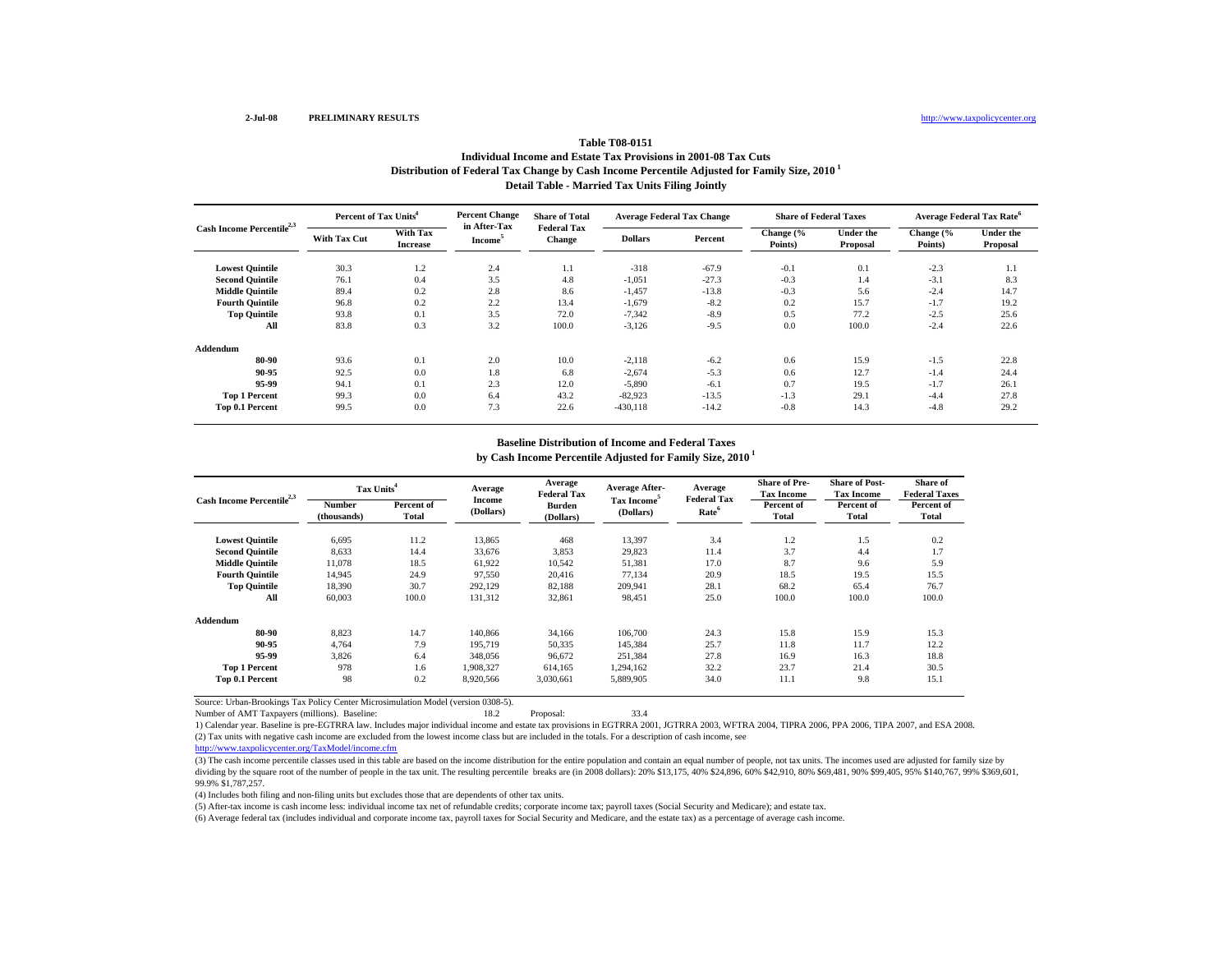# **Distribution of Federal Tax Change by Cash Income Percentile Adjusted for Family Size, 2010 1 Detail Table - Head of Household Tax Units Table T08-0151Individual Income and Estate Tax Provisions in 2001-08 Tax Cuts**

| Cash Income Percentile <sup>2,3</sup> | Percent of Tax Units <sup>4</sup> |                                    | <b>Percent Change</b>               | <b>Share of Total</b>               | <b>Average Federal Tax Change</b> |         | <b>Share of Federal Taxes</b> |                       | Average Federal Tax Rate <sup>6</sup> |                              |
|---------------------------------------|-----------------------------------|------------------------------------|-------------------------------------|-------------------------------------|-----------------------------------|---------|-------------------------------|-----------------------|---------------------------------------|------------------------------|
|                                       | <b>With Tax Cut</b>               | <b>With Tax</b><br><b>Increase</b> | in After-Tax<br>Income <sup>5</sup> | <b>Federal Tax</b><br><b>Change</b> | <b>Dollars</b>                    | Percent | Change (%<br>Points)          | Under the<br>Proposal | Change (%<br>Points)                  | <b>Under the</b><br>Proposal |
| <b>Lowest Quintile</b>                | 30.4                              | 0.3                                | 1.3                                 | 7.0                                 | $-187$                            | 26.7    | $-1.4$                        | $-4.7$                | $-1.4$                                | $-6.6$                       |
| <b>Second Quintile</b>                | 90.8                              | 0.5                                | 3.6                                 | 35.9                                | $-1,000$                          | $-33.4$ | $-3.2$                        | 10.1                  | $-3.3$                                | 6.5                          |
| <b>Middle Quintile</b>                | 95.5                              | 0.3                                | 2.6                                 | 26.0                                | $-1,073$                          | $-11.6$ | 0.3                           | 28.2                  | $-2.1$                                | 16.0                         |
| <b>Fourth Quintile</b>                | 90.4                              | 0.5                                | 1.5                                 | 11.5                                | $-921$                            | $-5.3$  | 2.2                           | 29.1                  | $-1.2$                                | 20.8                         |
| <b>Top Quintile</b>                   | 78.7                              | 0.0                                | 2.6                                 | 19.6                                | $-3,531$                          | $-6.9$  | 2.2                           | 37.2                  | $-1.9$                                | 25.1                         |
| All                                   | 71.6                              | 0.4                                | 2.5                                 | 100.0                               | $-865$                            | $-12.4$ | 0.0                           | 100.0                 | $-2.1$                                | 14.5                         |
| Addendum                              |                                   |                                    |                                     |                                     |                                   |         |                               |                       |                                       |                              |
| 80-90                                 | 76.8                              | 0.0                                | 1.2                                 | 3.6                                 | $-1,004$                          | $-3.5$  | 1.3                           | 14.0                  | $-0.9$                                | 23.9                         |
| 90-95                                 | 78.2                              | 0.0                                | 1.0                                 | 1.2                                 | $-1,155$                          | $-2.9$  | 0.6                           | 5.6                   | $-0.7$                                | 24.9                         |
| 95-99                                 | 84.4                              | 0.0                                | 2.4                                 | 4.0                                 | $-5,030$                          | $-6.6$  | 0.5                           | 8.0                   | $-1.7$                                | 24.7                         |
| <b>Top 1 Percent</b>                  | 97.4                              | 0.0                                | 6.6                                 | 10.9                                | $-70,748$                         | $-13.8$ | $-0.2$                        | 9.6                   | $-4.4$                                | 27.8                         |
| Top 0.1 Percent                       | 99.4                              | 0.0                                | 7.6                                 | 5.6                                 | $-408,866$                        | $-14.7$ | $-0.1$                        | 4.6                   | $-5.0$                                | 29.1                         |

#### **by Cash Income Percentile Adjusted for Family Size, 2010 1 Baseline Distribution of Income and Federal Taxes**

| Cash Income Percentile <sup>2,3</sup> | Tax Units <sup>4</sup>       |                     | Average<br><b>Income</b> | Average<br><b>Federal Tax</b> | <b>Average After-</b><br>Tax Income <sup>5</sup> | Average<br><b>Federal Tax</b> | <b>Share of Pre-</b><br><b>Tax Income</b> | <b>Share of Post-</b><br><b>Tax Income</b> | Share of<br><b>Federal Taxes</b> |
|---------------------------------------|------------------------------|---------------------|--------------------------|-------------------------------|--------------------------------------------------|-------------------------------|-------------------------------------------|--------------------------------------------|----------------------------------|
|                                       | <b>Number</b><br>(thousands) | Percent of<br>Total | (Dollars)                | <b>Burden</b><br>(Dollars)    | (Dollars)                                        | Rate <sup>6</sup>             | Percent of<br><b>Total</b>                | Percent of<br>Total                        | Percent of<br>Total              |
| <b>Lowest Quintile</b>                | 7.646                        | 32.2                | 13,428                   | $-700$                        | 14,129                                           | $-5.2$                        | 10.2                                      | 12.9                                       | $-3.2$                           |
| <b>Second Quintile</b>                | 7,371                        | 31.0                | 30,812                   | 2,996                         | 27,816                                           | 9.7                           | 22.7                                      | 24.5                                       | 13.3                             |
| <b>Middle Quintile</b>                | 4,983                        | 21.0                | 51,446                   | 9,295                         | 42,151                                           | 18.1                          | 25.6                                      | 25.1                                       | 27.9                             |
| <b>Fourth Quintile</b>                | 2,562                        | 10.8                | 79,109                   | 17,392                        | 61,716                                           | 22.0                          | 20.2                                      | 18.9                                       | 26.9                             |
| <b>Top Quintile</b>                   | 1,139                        | 4.8                 | 189,015                  | 50,994                        | 138,021                                          | 27.0                          | 21.5                                      | 18.8                                       | 35.0                             |
| All                                   | 23,751                       | 100.0               | 42,212                   | 6.981                         | 35,231                                           | 16.5                          | 100.0                                     | 100.0                                      | 100.0                            |
| Addendum                              |                              |                     |                          |                               |                                                  |                               |                                           |                                            |                                  |
| 80-90                                 | 739                          | 3.1                 | 115,628                  | 28,607                        | 87.021                                           | 24.7                          | 8.5                                       | 7.7                                        | 12.8                             |
| 90-95                                 | 208                          | 0.9                 | 157,848                  | 40.488                        | 117,360                                          | 25.7                          | 3.3                                       | 2.9                                        | 5.1                              |
| 95-99                                 | 161                          | 0.7                 | 291,009                  | 76,830                        | 214,179                                          | 26.4                          | 4.7                                       | 4.1                                        | 7.5                              |
| <b>Top 1 Percent</b>                  | 32                           | 0.1                 | 1,592,859                | 512,823                       | 1,080,036                                        | 32.2                          | 5.0                                       | 4.1                                        | 9.8                              |
| Top 0.1 Percent                       | 3                            | 0.0                 | 8,179,514                | 2,790,609                     | 5,388,905                                        | 34.1                          | 2.3                                       | 1.8                                        | 4.7                              |

Source: Urban-Brookings Tax Policy Center Microsimulation Model (version 0308-5).

Number of AMT Taxpayers (millions). Baseline: 18.2 Proposal: 33.4

(2) Tax units with negative cash income are excluded from the lowest income class but are included in the totals. For a description of cash income, see 1) Calendar year. Baseline is pre-EGTRRA law. Includes major individual income and estate tax provisions in EGTRRA 2001, JGTRRA 2003, WFTRA 2004, TIPRA 2006, PPA 2006, TIPA 2007, and ESA 2008.

http://www.taxpolicycenter.org/TaxModel/income.cfm

(3) The cash income percentile classes used in this table are based on the income distribution for the entire population and contain an equal number of people, not tax units. The incomes used are adjusted for family size by dividing by the square root of the number of people in the tax unit. The resulting percentile breaks are (in 2008 dollars): 20% \$13,175, 40% \$24,896, 60% \$42,910, 80% \$69,481, 90% \$99,405, 95% \$140,767, 99% \$369,601, 99.9% \$1,787,257.

(4) Includes both filing and non-filing units but excludes those that are dependents of other tax units.

(5) After-tax income is cash income less: individual income tax net of refundable credits; corporate income tax; payroll taxes (Social Security and Medicare); and estate tax.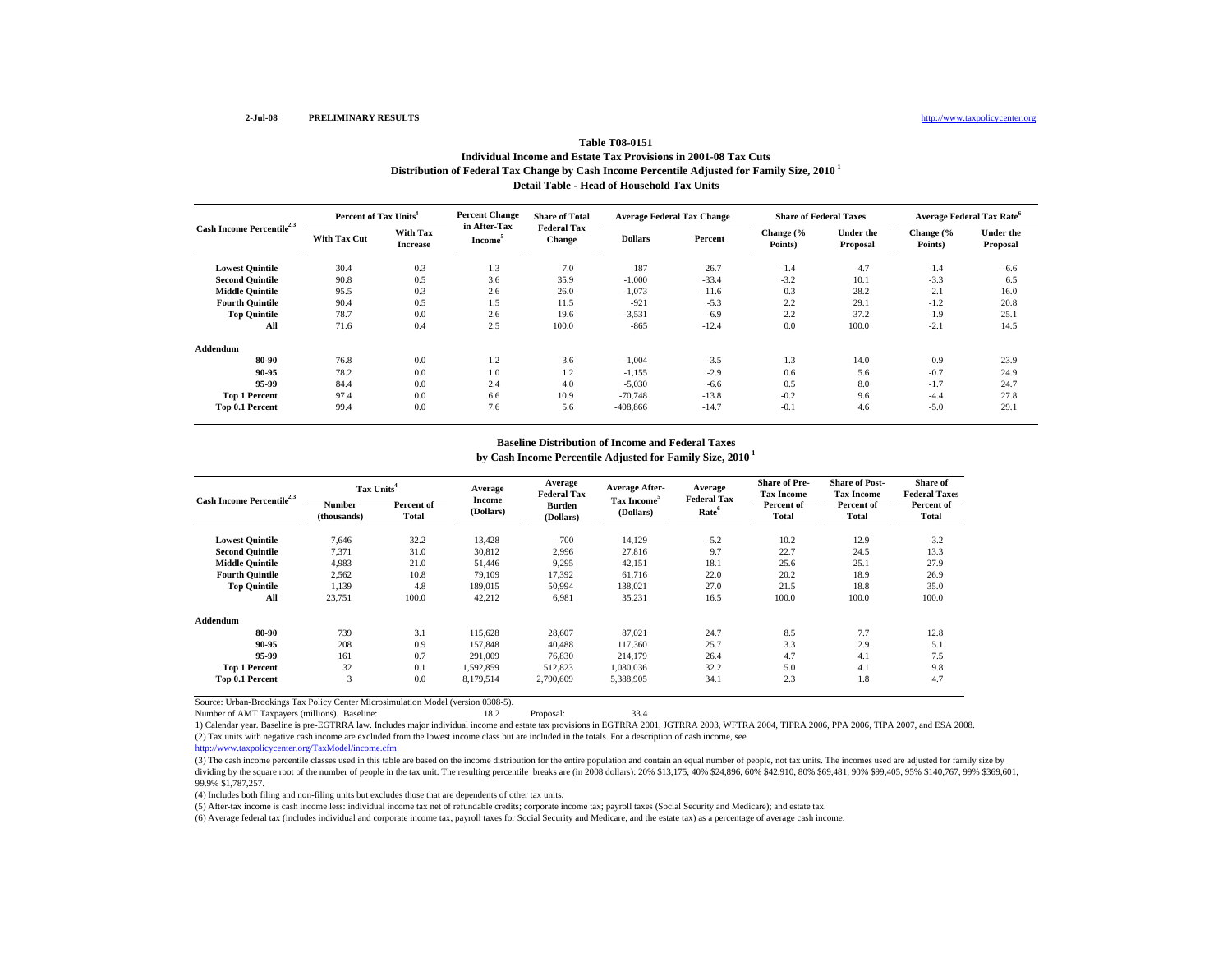# **Distribution of Federal Tax Change by Cash Income Percentile Adjusted for Family Size, 2010 1 Detail Table - Tax Units with Children Table T08-0151Individual Income and Estate Tax Provisions in 2001-08 Tax Cuts**

| Cash Income Percentile <sup>2,3</sup> | Percent of Tax Units <sup>4</sup> |                                    | <b>Percent Change</b>               | <b>Share of Total</b>               | <b>Average Federal Tax Change</b> |         | <b>Share of Federal Taxes</b> |                       | Average Federal Tax Rate <sup>6</sup> |                              |
|---------------------------------------|-----------------------------------|------------------------------------|-------------------------------------|-------------------------------------|-----------------------------------|---------|-------------------------------|-----------------------|---------------------------------------|------------------------------|
|                                       | <b>With Tax Cut</b>               | <b>With Tax</b><br><b>Increase</b> | in After-Tax<br>Income <sup>5</sup> | <b>Federal Tax</b><br><b>Change</b> | <b>Dollars</b>                    | Percent | Change (%<br>Points)          | Under the<br>Proposal | Change (%<br>Points)                  | <b>Under the</b><br>Proposal |
| <b>Lowest Quintile</b>                | 38.9                              | 0.8                                | 2.3                                 | 3.1                                 | $-358$                            | 41.7    | $-0.4$                        | $-1.1$                | $-2.4$                                | $-8.3$                       |
| <b>Second Quintile</b>                | 95.5                              | 0.3                                | 4.5                                 | 12.8                                | $-1,411$                          | $-37.8$ | $-1.0$                        | 2.3                   | $-4.0$                                | 6.6                          |
| <b>Middle Quintile</b>                | 97.9                              | 0.2                                | 3.2                                 | 15.3                                | $-1,636$                          | $-13.8$ | $-0.5$                        | 10.3                  | $-2.6$                                | 16.1                         |
| <b>Fourth Quintile</b>                | 95.4                              | 0.2                                | 2.2                                 | 15.1                                | $-1,774$                          | $-7.4$  | 0.5                           | 20.5                  | $-1.7$                                | 21.1                         |
| <b>Top Quintile</b>                   | 88.3                              | 0.0                                | 3.2                                 | 53.7                                | $-7,388$                          | $-7.9$  | 1.4                           | 67.9                  | $-2.3$                                | 26.8                         |
| All                                   | 83.3                              | 0.3                                | 3.1                                 | 100.0                               | $-2,331$                          | $-9.8$  | 0.0                           | 100.0                 | $-2.3$                                | 21.7                         |
| Addendum                              |                                   |                                    |                                     |                                     |                                   |         |                               |                       |                                       |                              |
| 80-90                                 | 86.8                              | 0.0                                | 1.3                                 | 5.8                                 | $-1,530$                          | $-3.8$  | 1.0                           | 16.1                  | $-1.0$                                | 24.5                         |
| 90-95                                 | 85.6                              | 0.1                                | 1.1                                 | 3.3                                 | $-1,884$                          | $-3.1$  | 0.8                           | 11.1                  | $-0.8$                                | 25.8                         |
| 95-99                                 | 93.0                              | 0.1                                | 2.5                                 | 10.4                                | $-7.421$                          | $-6.2$  | 0.6                           | 16.9                  | $-1.8$                                | 27.1                         |
| <b>Top 1 Percent</b>                  | 99.4                              | 0.0                                | 6.8                                 | 34.2                                | $-101.887$                        | $-13.4$ | $-1.0$                        | 23.8                  | $-4.5$                                | 29.0                         |
| Top 0.1 Percent                       | 99.8                              | 0.0                                | 7.2                                 | 16.7                                | $-509,687$                        | $-13.6$ | $-0.5$                        | 11.4                  | $-4.7$                                | 29.8                         |

## **by Cash Income Percentile Adjusted for Family Size, 2010 1 Baseline Distribution of Income and Federal Taxes**

| Cash Income Percentile <sup>2,3</sup> | Tax Units <sup>4</sup> |                     | Average                    | Average<br><b>Federal Tax</b> | <b>Average After-</b>                | Average<br><b>Federal Tax</b> | <b>Share of Pre-</b><br><b>Tax Income</b> | <b>Share of Post-</b><br><b>Tax Income</b> | Share of<br><b>Federal Taxes</b> |
|---------------------------------------|------------------------|---------------------|----------------------------|-------------------------------|--------------------------------------|-------------------------------|-------------------------------------------|--------------------------------------------|----------------------------------|
|                                       | Number<br>(thousands)  | Percent of<br>Total | <b>Income</b><br>(Dollars) | <b>Burden</b><br>(Dollars)    | Tax Income <sup>5</sup><br>(Dollars) | Rate <sup>6</sup>             | Percent of<br><b>Total</b>                | Percent of<br><b>Total</b>                 | Percent of<br>Total              |
| <b>Lowest Quintile</b>                | 9,706                  | 20.1                | 14,702                     | $-859$                        | 15,561                               | $-5.8$                        | 3.0                                       | 4.1                                        | $-0.7$                           |
| <b>Second Quintile</b>                | 10,212                 | 21.1                | 34,956                     | 3,733                         | 31,222                               | 10.7                          | 7.4                                       | 8.7                                        | 3.3                              |
| <b>Middle Quintile</b>                | 10,505                 | 21.7                | 63,732                     | 11,881                        | 51,851                               | 18.6                          | 13.9                                      | 14.9                                       | 10.8                             |
| <b>Fourth Quintile</b>                | 9,595                  | 19.9                | 105.871                    | 24,067                        | 81.804                               | 22.7                          | 21.1                                      | 21.5                                       | 20.0                             |
| <b>Top Quintile</b>                   | 8,188                  | 16.9                | 322,351                    | 93,885                        | 228,467                              | 29.1                          | 54.9                                      | 51.2                                       | 66.5                             |
| All                                   | 48,340                 | 100.0               | 99,549                     | 23,900                        | 75,649                               | 24.0                          | 100.0                                     | 100.0                                      | 100.0                            |
| Addendum                              |                        |                     |                            |                               |                                      |                               |                                           |                                            |                                  |
| 80-90                                 | 4,282                  | 8.9                 | 160,580                    | 40.804                        | 119,776                              | 25.4                          | 14.3                                      | 14.0                                       | 15.1                             |
| 90-95                                 | 1.952                  | 4.0                 | 229.132                    | 61.052                        | 168,079                              | 26.7                          | 9.3                                       | 9.0                                        | 10.3                             |
| 95-99                                 | 1.576                  | 3.3                 | 411,928                    | 119,198                       | 292,730                              | 28.9                          | 13.5                                      | 12.6                                       | 16.3                             |
| <b>Top 1 Percent</b>                  | 379                    | 0.8                 | 2,259,920                  | 758,191                       | 1,501,729                            | 33.6                          | 17.8                                      | 15.6                                       | 24.8                             |
| Top 0.1 Percent                       | 37                     | 0.1                 | 10,858,536                 | 3,742,481                     | 7,116,055                            | 34.5                          | 8.3                                       | 7.2                                        | 12.0                             |

Source: Urban-Brookings Tax Policy Center Microsimulation Model (version 0308-5).

Number of AMT Taxpayers (millions). Baseline: 18.2 Proposal: 33.4

Note: Tax units with children are those claiming an exemption for children at home or away from home.

(2) Tax units with negative cash income are excluded from the lowest income class but are included in the totals. For a description of cash income, see 1) Calendar year. Baseline is pre-EGTRRA law. Includes major individual income and estate tax provisions in EGTRRA 2001, JGTRRA 2003, WFTRA 2004, TIPRA 2006, PPA 2006, TIPA 2007, and ESA 2008.

http://www.taxpolicycenter.org/TaxModel/income.cfm

(3) The cash income percentile classes used in this table are based on the income distribution for the entire population and contain an equal number of people, not tax units. The incomes used are adjusted for family size b dividing by the square root of the number of people in the tax unit. The resulting percentile breaks are (in 2008 dollars): 20% \$13,175, 40% \$24,896, 60% \$42,910, 80% \$69,481, 90% \$99,405, 95% \$140,767, 99% \$369,601, 99.9% \$1,787,257.

(4) Includes both filing and non-filing units but excludes those that are dependents of other tax units.

(5) After-tax income is cash income less: individual income tax net of refundable credits; corporate income tax; payroll taxes (Social Security and Medicare); and estate tax.